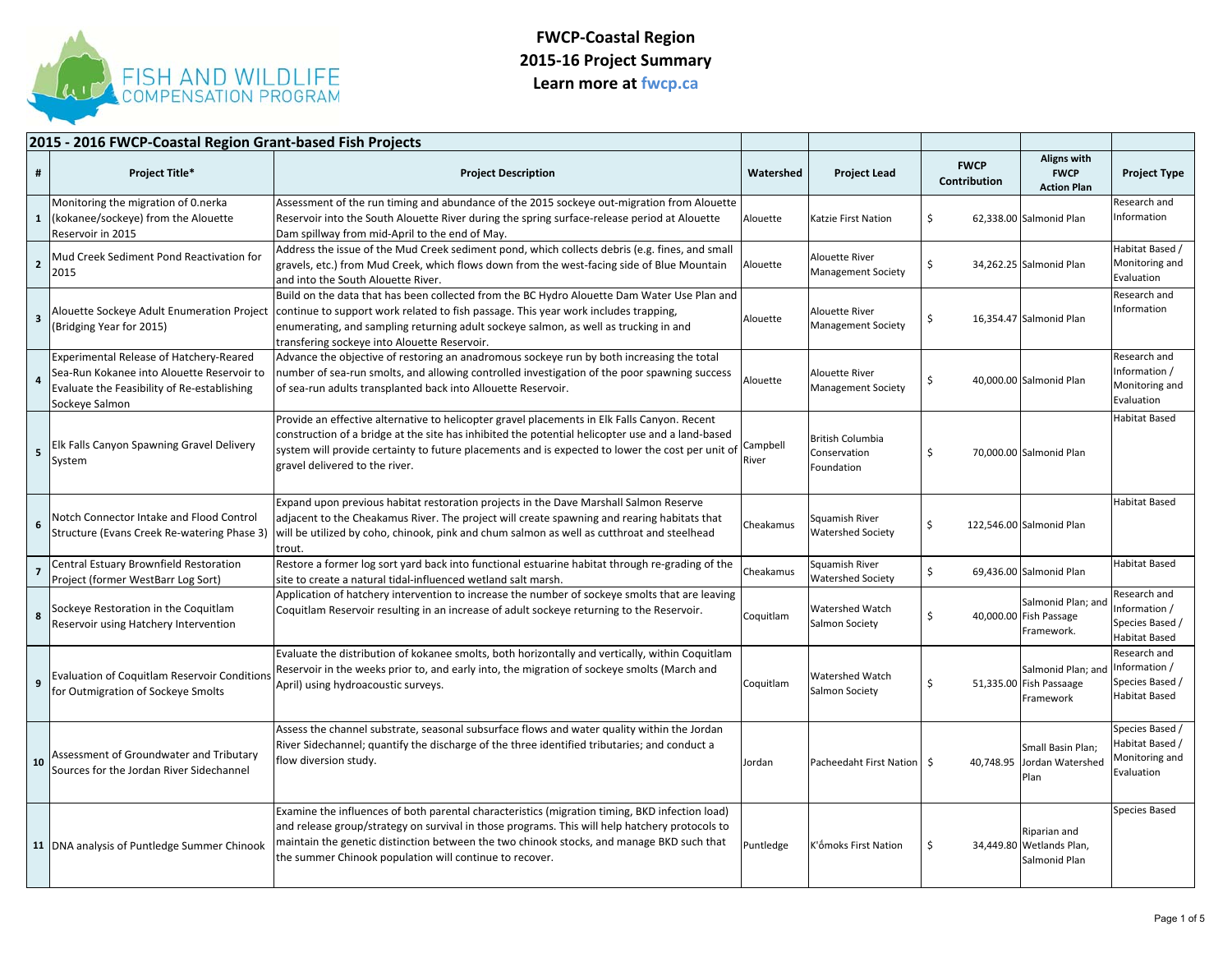

|                               | 2015 - 2016 FWCP-Coastal Region Grant-based Fish Projects (cont'd)                            |                                                                                                                                                                                                                                                                                                                                    |                    |                                                                |                                    |                                                  |                                                                                  |
|-------------------------------|-----------------------------------------------------------------------------------------------|------------------------------------------------------------------------------------------------------------------------------------------------------------------------------------------------------------------------------------------------------------------------------------------------------------------------------------|--------------------|----------------------------------------------------------------|------------------------------------|--------------------------------------------------|----------------------------------------------------------------------------------|
|                               | <b>Project Title*</b>                                                                         | <b>Project Description</b>                                                                                                                                                                                                                                                                                                         | Watershed          | <b>Project Lead</b>                                            | <b>FWCP</b><br><b>Contribution</b> | Aligns with<br><b>FWCP</b><br><b>Action Plan</b> | <b>Project Type</b>                                                              |
|                               | 12 Morrison Creek Fish Barrier Remediation                                                    | Remediate two barriers to fish movement in Morrison Creek in the Puntledge River watershed<br>(the 2nd Street wooden weir in Courtenay and the perched culvert under Comox Logging<br>Road), and help improve the function of the ecosystem for all who depend on Morrison Creek<br>to breed, feed and grow.                       | Puntledge          | <b>Current Environmental</b><br><b>Ltd</b>                     |                                    | 29,571.74 Salmonid Plan                          | <b>Species Based</b>                                                             |
|                               | 13 Courtenay Airpark Lagoon Dike Breach                                                       | Improve the health and ecological function of the K'ómoks estuary, by improving habitat<br>complexity, water quality and fish access in a key intertidal habitat.                                                                                                                                                                  | Puntledge          | <b>Comox Valley Project</b><br><b>Watershed Society</b>        |                                    | 106,550.40 Salmonid Plan                         | <b>Habitat Based</b>                                                             |
|                               | Stave River Watershed - Restoring Salmon<br>14 Spawning, Rearing and Overwintering<br>Habitat | Increase the viable off-channel habitat for resident and andronomous salmon rearing and<br>overwintering in the Stave River Watershed.                                                                                                                                                                                             | <b>Stave River</b> | <b>Fraser Valley</b><br><b>Watersheds Coalition</b>            |                                    | 48,466.00 Salmonid Plan                          | Species Based /<br><b>Habitat Based</b>                                          |
| 15                            | Feasibility for Assessing Fish Entrainment at<br><b>Wilsey Dam</b>                            | Determine the bathymetric profile and flow rates above Wilsey Dam and test multiple acoustic<br>technologies for estimating entrainment of juvenile salmon though the dam. The long-term<br>goal of the project, is to establish safe fish passage through the dam.                                                                | Shuswap            | <b>Whitevalley Community</b><br><b>Resource Centre Society</b> |                                    | 59,398.00 Salmonid Plan                          | Research and<br>Information                                                      |
|                               | 16 Gates Creek Salmon Project                                                                 | Assess the production of sockeye and coho including the specific contribution of the spawning<br>channel in D'Arcy, and assess coho and bull trout habitat on Gates Creek. Also improve<br>technical ability of N'Quat'qua fisheries technicians and build capacity for the continued<br>rebuilding and management of Gates Creek. | Seton              | Lillooet Tribal Council                                        |                                    | 100,000.00 Salmonid Plan                         | Research and<br>Information /<br>Species Based /<br>Monitoring and<br>Evaluation |
| <b>FISH GRANT-BASED TOTAL</b> |                                                                                               |                                                                                                                                                                                                                                                                                                                                    |                    | 925,456.61                                                     |                                    |                                                  |                                                                                  |

|    | 2015 - 2016 FWCP-Coastal Region Grant-based Wildlife Projects                                                                                            |                                                                                                                                                                                                                                                                                                                                  |               |                                                       |                                    |                                                         |                                                                                                     |
|----|----------------------------------------------------------------------------------------------------------------------------------------------------------|----------------------------------------------------------------------------------------------------------------------------------------------------------------------------------------------------------------------------------------------------------------------------------------------------------------------------------|---------------|-------------------------------------------------------|------------------------------------|---------------------------------------------------------|-----------------------------------------------------------------------------------------------------|
| #  | <b>Project Title*</b>                                                                                                                                    | <b>Project Description</b>                                                                                                                                                                                                                                                                                                       | Watershed     | <b>Project Lead</b>                                   | <b>FWCP</b><br><b>Contribution</b> | <b>Aligns with</b><br><b>FWCP</b><br><b>Action Plan</b> | <b>Project Type</b>                                                                                 |
| 17 | Identify, Conserve and Restore Populations<br>of Priority Species-at-Risk and their<br>Associated Habitats Within the Alouette<br><b>River Watershed</b> | Identify, protect, monitor and restore species at risk and their habitats in the Alouette River<br>watershed. Benefits to overall biodiversity in the watershed will be observed through multiple<br>species and stakeholder habitat management planning and restoration.                                                        | Alouette      | <b>British Columbia</b><br>Conservation<br>Foundation | -S                                 | 41,194.90 Salmonid Plan                                 | Research and<br>Information /<br>Species Based /<br>Habitat Based /<br>Monitoring and<br>Evaluation |
| 18 | Grizzly Bear Habitat Selection within the<br><b>South Chilcotin GBPU</b>                                                                                 | Provide continuity with existing expert habitat modelling and provide important baseline<br>information in regard to seasonal movement that will facilitate improved habitat management<br>and ultimately perpetuate into the persistence of a viable grizzly bear population in the South<br>Chilcotin.                         | <b>Bridge</b> | Francis Iredale, FLNRO                                | 85,100.00                          | Species of Interest<br>Plan                             | Research and<br>Information /<br><b>Species Based</b>                                               |
| 19 | Ecosystem Services in the Bridge-Seton<br><b>Watersheds</b>                                                                                              | Conduct a preliminary assessment of ecosystem services in the Bridge-Seton watersheds, and<br>to assess the feasibility of developing a baseline inventory of impacts related to hydroelectric<br>activities.                                                                                                                    | <b>Bridge</b> | Coldstream Ecology, Ltd. \$                           |                                    | Habitat, Species<br>4,999.00 and Salmonid<br>Plans      | Species Based /<br><b>Habitat Based</b>                                                             |
| 20 | southern Coast Mountains                                                                                                                                 | Provide information on the distribution, abundance, and composition of wolverines across the<br>Wolverine Inventory and Conservation in the southern Coast Mountains - data needed to begin to effectively address threats and know<br>where to best implement conservation actions for this important population of wolverines. | <b>Bridge</b> | <b>BC MOE</b>                                         | 57.162.50                          | Species of Interest<br>Plan                             | Research and<br>Information                                                                         |
| 21 | Bridge River Watershed Fisher Artificial<br>Reproductive Den Box Study                                                                                   | Determine if artificial den boxes will be used by reproductive fishers (or other wildlife), the<br>extent to which these devices will mitigate losses of natural denning habitat, and to provide a<br>science-based mitigation technique to address the loss of fisher habitat.                                                  | Bridge        | Davis Environmental Ltd   \$                          | 40.900.00                          | Species of Interest<br>'lan                             | Species Based /<br>Monitoring and<br>Evaluation                                                     |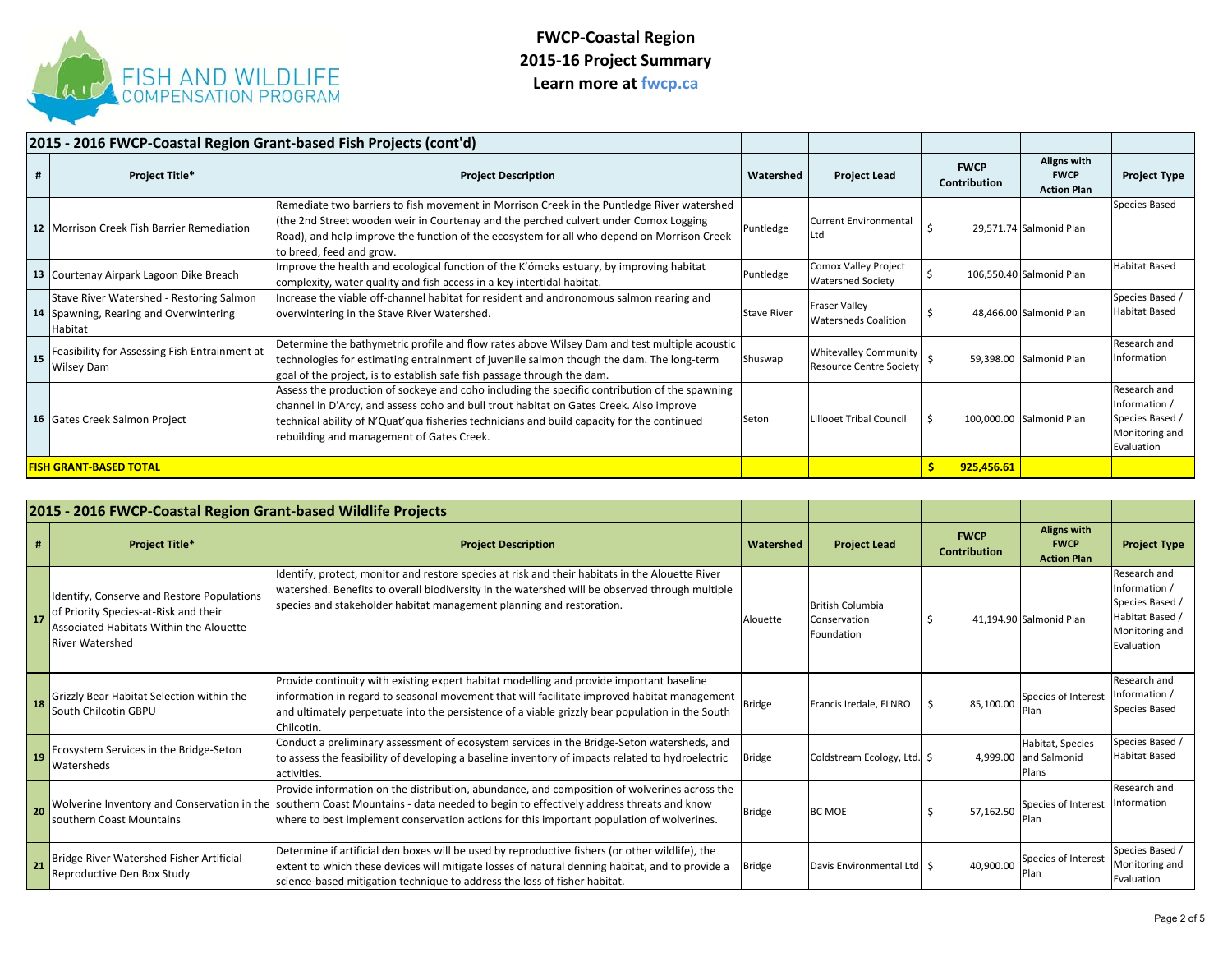

|    |                                                                                                   | 2015 - 2016 FWCP-Coastal Region Grant-based Wildlife Projects (cont'd)                                                                                                                                                                                                                                                                                                                                                             |                   |                                                                                       |                                    |                                                         |                                                                                                     |
|----|---------------------------------------------------------------------------------------------------|------------------------------------------------------------------------------------------------------------------------------------------------------------------------------------------------------------------------------------------------------------------------------------------------------------------------------------------------------------------------------------------------------------------------------------|-------------------|---------------------------------------------------------------------------------------|------------------------------------|---------------------------------------------------------|-----------------------------------------------------------------------------------------------------|
| #  | <b>Project Title*</b>                                                                             | <b>Project Description</b>                                                                                                                                                                                                                                                                                                                                                                                                         | Watershed         | <b>Project Lead</b>                                                                   | <b>FWCP</b><br><b>Contribution</b> | <b>Aligns with</b><br><b>FWCP</b><br><b>Action Plan</b> | <b>Project Type</b>                                                                                 |
| 22 | Assessment and Restoration of Mountain<br><b>Goat Population in Shulaps Mountains</b>             | This project will develop a plan for the assessment and restoration of Goat populations in<br>Shulaps Mountains. The plan will be developed in collaboration with Provincial biologists and<br>regional First Nations.                                                                                                                                                                                                             | <b>Bridge</b>     | <b>Bridge River Valley</b><br>Wilderness Training and S<br><b>Stewardship Society</b> | 3,600.00                           | Species of Interest<br><b>Action Plan</b>               | Species Based                                                                                       |
|    | Five-Year Restoration of the Lillooet Sub-<br>23 Population of Spotted Owl in British<br>Columbia | Restoration of the spotted owl population within the northern extent of the Lillooet sub-<br>population. Inventories will be conducted to find and protect the few remaining spotted owls<br>in the area; releasing captive-raised spotted owls back into habitats protected for the species;<br>and increase the abundance of spotted owl prey populations.                                                                       | ridge             | <b>MFLNRO</b>                                                                         | Ŝ.<br>31,410.10                    | Species of Interest<br>Plan                             | Species Based                                                                                       |
| 24 | VI Marmot - Buttle Lake Supplementation<br>and Monitoring                                         | Build on the success of the 2012-2014 translocation trials by increasing the robustness, density,<br>and distribution of marmot colonies in the Buttle Lake area, and by gathering data to help<br>evaluate the influence of experience in longer-term survival and reproduction of Vancouver<br>Island marmots in this region.                                                                                                    | Campbell<br>River | <b>Marmot Recovery</b><br>Foundation                                                  | Ŝ                                  | 50,000.00 Salmonid Plan                                 | Research and<br>Information /<br>Species Based /<br>Monitoring and<br>Evaluation                    |
| 25 | Creation of Black Bear Dens in the Campbell<br>River Watershed                                    | Enhance the supply of dens for black bears by installing artificial structures (e.g. culverts or<br>molded dens) in areas dominated by second growth forests (the Sayward burn) that may lack<br>suitable natural den structures.                                                                                                                                                                                                  | Campbell<br>River | Artemis Wildlife<br>Consultants                                                       | \$<br>6,943.35                     | Campbell River<br>Watershed Plan                        | Habitat Based                                                                                       |
| 26 | Western Screech-owl Habitat Enhancement<br>and Inventory                                          | Enhance the existing nest box program with particular emphasis on wetlands in upper<br>Campbell Reservoir and work with private landowner (TimberWest) to install nest boxes in<br>Quinsam and Heber areas; with the focus on forest buffers and corridors adjacent to riparian<br>areas and wetlands.                                                                                                                             | Campbell<br>River | Madrone<br><b>Environmental Services</b><br>Ltd                                       | 27,360.00<br>-\$                   | Species of Interest<br>Plan                             | Research and<br>Information /<br>Species Based /<br>Habitat Based /<br>Monitoring and<br>Evaluation |
| 27 | Surveys of Species-at-Risk and their<br>Associated Habitats in the Clowholm<br>Watershed - Year 3 | Assess and map wetlands and undertake comprehensive<br>surveys of species-at-risk and their habitat within the Clowhom Watershed. Develop and<br>limplement comprehensive, multi-species habitat restoration and enhancement plans that will<br>mitigate direct threats to populations, as well as increase and improve habitat in the Clowhom<br>Basin.                                                                           | Clowhom           | <b>Halcyon Professional</b><br>Services                                               | \$<br>75,000.00                    | Clowhom<br>Watershed Plan                               | Research and<br>Information /<br>Species Based /<br>Habitat Based /<br>Monitoring and<br>Evaluation |
| 28 | Development of a Roosevelt Elk Habitat<br>Model for the South Coast                               | Develop habitat capability and suitability maps for Roosevelt elk in the Clowhom watershed<br>that identify critical winter range and spring/summer forage habitat. This will help guide<br>habitat protection and enhancement for Elk and other riparian/wetland-dependent species in<br>the watershed. Also expand the model to other parts of the South Coast to support Roosevelt<br>Elk habitat management across the region. | Clowhom           | Madrone<br><b>Environmental Services</b><br>Ltd                                       | 15.000.00<br>-\$                   | Clowhom<br>Watershed Plan                               | Research and<br>Information /<br>Species Based                                                      |
| 29 | Coquitlam River Riparian Planting -<br>Maintenance Year 3                                         | Mow and clip reed canary grass around previous plantings to allow the trees and shrubs to<br>continue to compete with the grass, and to speed up the process of shading out the grass. The<br>ultimate goal is to re-establish a healthy riparian forest that eliminates the reed canary grass,<br>and that provides improved fish and wildlife habitat.                                                                           | Coquitlam         | <b>Watershed Watch</b><br>Salmon Society /<br><b>Kwikwetlem First</b><br>Nation       | \$<br>8,783.50                     | Riparian and<br>Wetlands Plan                           | <b>Habitat Based</b>                                                                                |
| 30 | Species-at-Risk in the Coquitlam River and<br><b>Buntzen Lake Watersheds</b>                      | Recover targeted species-at-risk in the Coquitlam River and Buntzen Lake watersheds through<br>outreach of best management practices, improved occurrence data and habitat protection<br>through landowner contact, restoration and impact mitigation actions.                                                                                                                                                                     | Coquitlam         | <b>British Columbia</b><br>Conservation<br>Foundation                                 | \$<br>37,570.00                    | Species of Interest<br>Plan                             | <b>Species Based</b>                                                                                |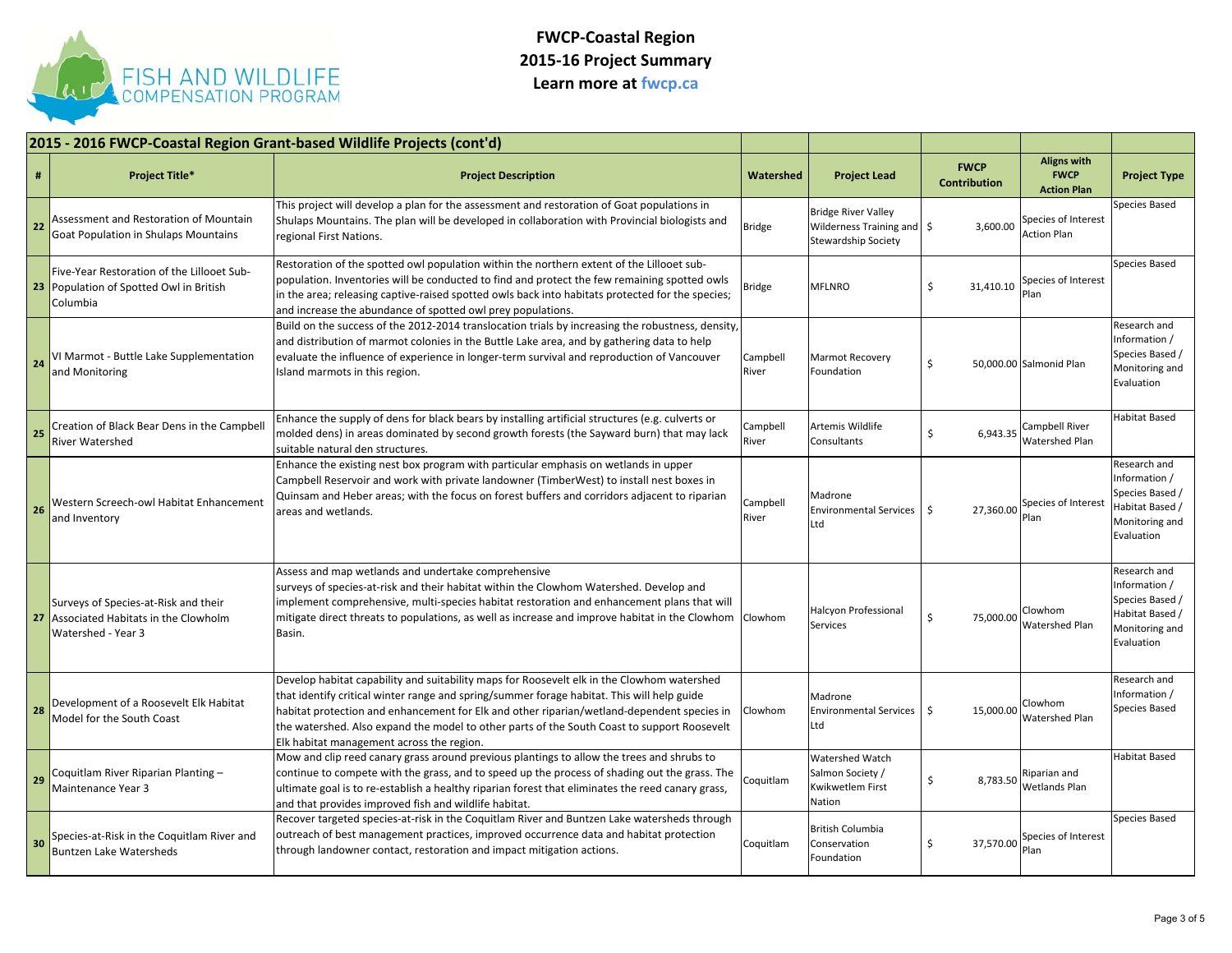

|    |                                                                         | 2015 - 2016 FWCP-Coastal Region Grant-based Wildlife Projects (cont'd)                                                                                                                                                                                                                                                                                                                                   |                    |                                                      |                                    |                                                                                             |                                                                                                     |
|----|-------------------------------------------------------------------------|----------------------------------------------------------------------------------------------------------------------------------------------------------------------------------------------------------------------------------------------------------------------------------------------------------------------------------------------------------------------------------------------------------|--------------------|------------------------------------------------------|------------------------------------|---------------------------------------------------------------------------------------------|-----------------------------------------------------------------------------------------------------|
| #  | <b>Project Title*</b>                                                   | <b>Project Description</b>                                                                                                                                                                                                                                                                                                                                                                               | Watershed          | <b>Project Lead</b>                                  | <b>FWCP</b><br><b>Contribution</b> | <b>Aligns with</b><br><b>FWCP</b><br><b>Action Plan</b>                                     | <b>Project Type</b>                                                                                 |
| 31 | Creation of Black Bear Dens in the Jordan<br>River Watershed            | Create black bear dens by enhancing natural structures (e.g. creating entrances in hollow trees<br>and stumps) and by installing artificial structures (e.g. modified culverts or molded dens).<br>Previously-installed structures will be evaluated to help build the knowledge base.                                                                                                                   | Jordan             | Artemis Wildlife<br>Consultants                      | 47,575.23<br>Ŝ                     | Jordan Watershed<br>Plan                                                                    | Habitat Based                                                                                       |
| 32 | Species-at-Risk Conservation in the Stave<br>River Watershed            | Identify, protect, monitor and restore species-at-risk and their habitats in the Stave River<br>Watershed. Overall biodiversity in the Watershed will be observed through multiple species<br>and stakeholder habitat management planning and restoration.                                                                                                                                               | <b>Stave River</b> | <b>Athene Ecological</b>                             | \$                                 | Stave Watershed;<br>Riparian and<br>49,998.40 Wetlands; and<br>Species of Interest<br>Plans | Research and<br>nformation /<br>Species Based /<br>Habitat Based /<br>Monitoring and<br>Evaluation  |
|    | <b>33</b> South Monashee Caribou Census                                 | Improve knowledge on the status and location of mountain caribou in the upper Shuswap<br>River watershed, and build Splatsin First Nation capacity and experience. This project will<br>supplement ongoing efforts to restore mountain caribou populations in the area and provide<br>critical information for furture restoration strategies and decision-making.                                       | Shuswap            | Spaltsin                                             | 21,526.27<br>Ŝ.                    | Species of Interest<br>Plan                                                                 | Research and<br>nformation                                                                          |
| 34 | Seton River Corridor Conservation and<br>Restoration Project - Phase 3b | Engage the disparate stakeholders within the project footprint to facilitate the development<br>and implementation of a Seton River Corridor Conservation and Restoration Plan, with the aim<br>of enhancing and increasing fish and wildlife habitat, with a focus on species-at-risk, within a<br>highly impacted valley.                                                                              | Seton              | Splitrock Environmental   \$                         | 70,000.00                          | Salmonid; Riparian<br>and Wetlands:<br>Species of Interest<br>Plans                         | Research and<br>Information /<br>Species Based /<br>Habitat Based /<br>Monitoring and<br>Evaluation |
|    | <b>35</b> Whitebark Pine Restoration - Year 2                           | Year two of a multi-year project to collect whitebark pine seed, prioritize restoration sites, and<br>implement restoration plantings. The goals include the identification of white pine blister rust<br>levels in the region, and Identification and prioritization of whitebark pine restoration sites in<br>the region.                                                                              | Seton              | Keefer Ecological<br>Services Ltd.                   | Ś.<br>14,785.00                    | Species of Interest<br>Plan                                                                 | Research and<br>nformation /<br>Species Based /<br>Habitat Based                                    |
| 36 | Powerhouse Foreshore Restoration Project<br>Maintenance Program         | Removal of invasive plant species that threaten to impact on the successful restoration work<br>that has taken place to-date at the Lilliooet Powerhouse foreshore; remove encroaching sage<br>stands and revegetate with native bunchgrasses and shrubs, thereby encouraging strong<br>ecological communities; and monitor the revegetation efforts that have taken place on the site Seton<br>to-date. |                    | Splitrock Environmental   \$                         | 20,000.00                          | Bridge-Seton<br>Watershed Plan;<br>and Species of<br>Interest Plan                          | Research and<br>Information /<br>Species Based /<br>Habitat Based /<br>Monitoring and<br>Evaluation |
|    | <b>37 LRISS Aquatic Invasives Project</b>                               | This project will inventory riparian and wetland areas for invasive species that can lower the<br>productivity of these sites. The inventory will gather the necessary information to produce<br>treatment recommendations to remove the invasives and restore the site.                                                                                                                                 | Seton              | Lillooet Regional<br><b>Invasive Species Society</b> | 10,000.00                          | Riparian and<br>Wetlands Plan                                                               | Habitat Based /<br>Monitoring and<br>Evaluation                                                     |
|    | <b>WILDLIFE GRANT-BASED TOTAL</b>                                       |                                                                                                                                                                                                                                                                                                                                                                                                          |                    |                                                      | <b>S</b><br>718,908.25             |                                                                                             |                                                                                                     |